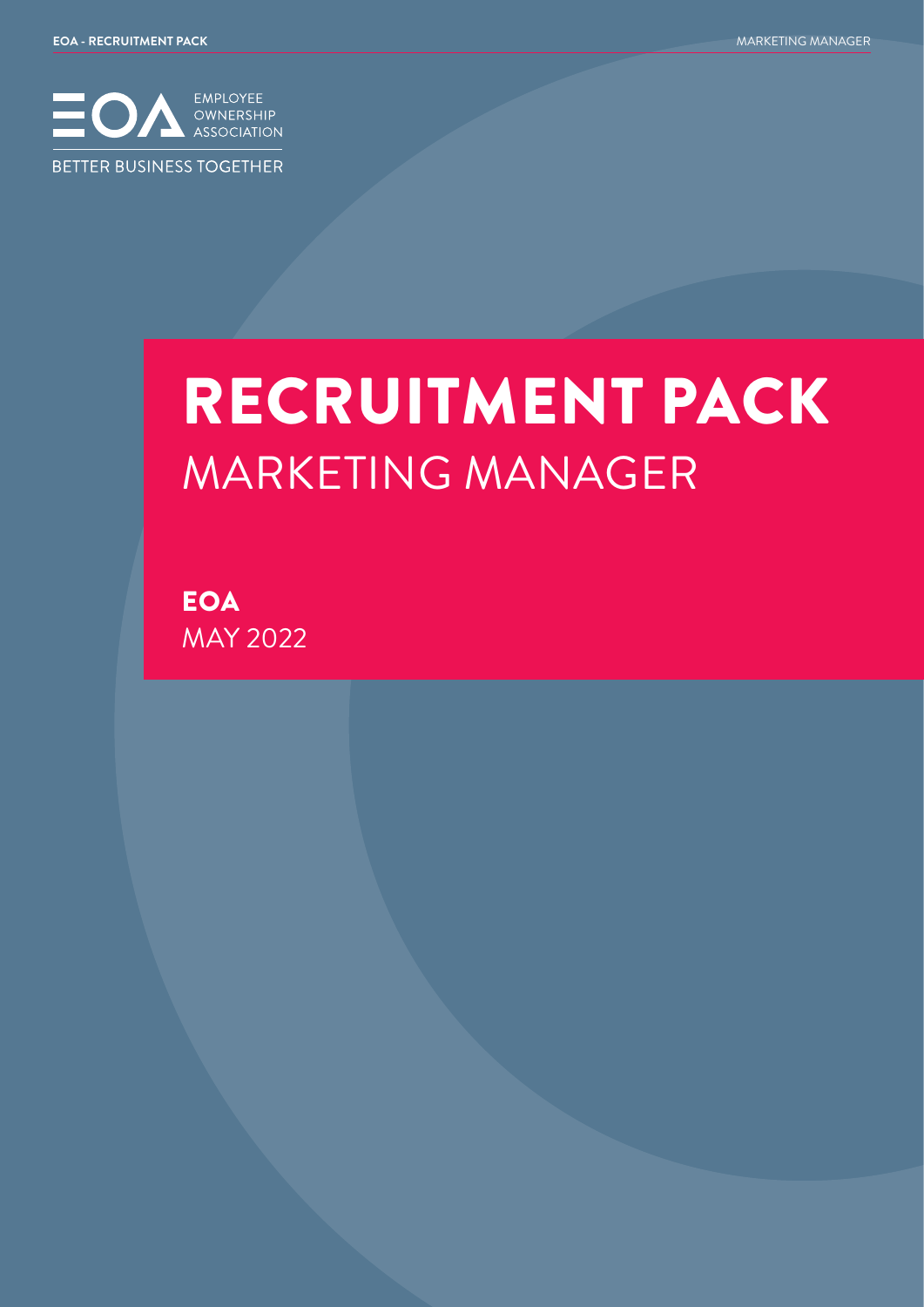### **CONTENTS**

1. Welcome from James de le Vingne

2. Role summary

- 3. Employee Ownership
- 4. Who we are The EOA
- 5. Who we are Our people and culture
- 6. Role details
- 7. Key activities
- 8. About you
- 9. How to apply

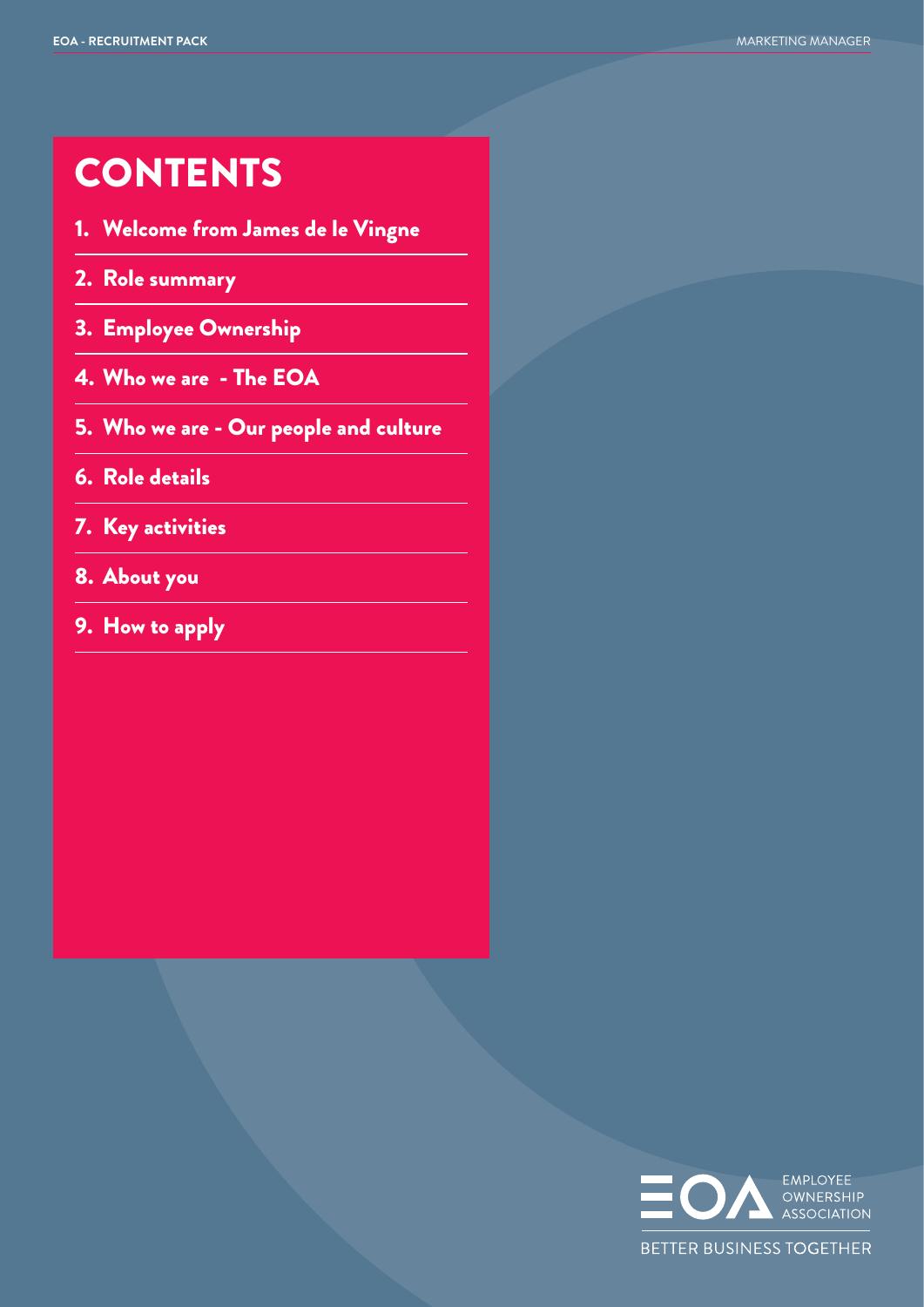**EMPLOYEE** OWNERSHIP **ASSOCIATION BETTER BUSINESS TOGETHER** 

## 1. WELCOME FROM JAMES DE LE VINGNE

Thank you for your interest in the Marketing Manager role. This is an exciting position in our dynamic and growing organisation, which builds on our longstanding work to unlock the potential of people, business and the economy through employee ownership.

The EOA is the 'go to' place to develop good employee ownership. A 550+ corporate membership association, we support businesses of all sizes and from all sectors to become employee owned and then to develop and thrive as employee-owned organisations.

For founders or owners exploring employee ownership, or leaders and managers developing their employeeowned businesses, the EOA facilitates connections and conversations with a diverse community of members from employee-owned businesses and with professional advisers to learn, share best practice and champion good news stories.

Together with our members, the EOA is embarking on an ambitious new strategy that looks to seize the political, cultural, and digital opportunities in front of us to sustain the continued growth of the EO community. This growth will deliver greater corporate diversity and economic resilience across the UK, positioning EO businesses as a mainstream solution to our economic recovery and long-term future.

And this is where you come in. The Marketing Manager will be responsible for developing and delivering strategy that maximises the commercial opportunities created by connecting prospective and existing members to our growing portfolio of content and mix of digital and in person engagement opportunities.

I wish you the very best of luck with your application.

**James de le Vingne, Chief Executive of the EOA**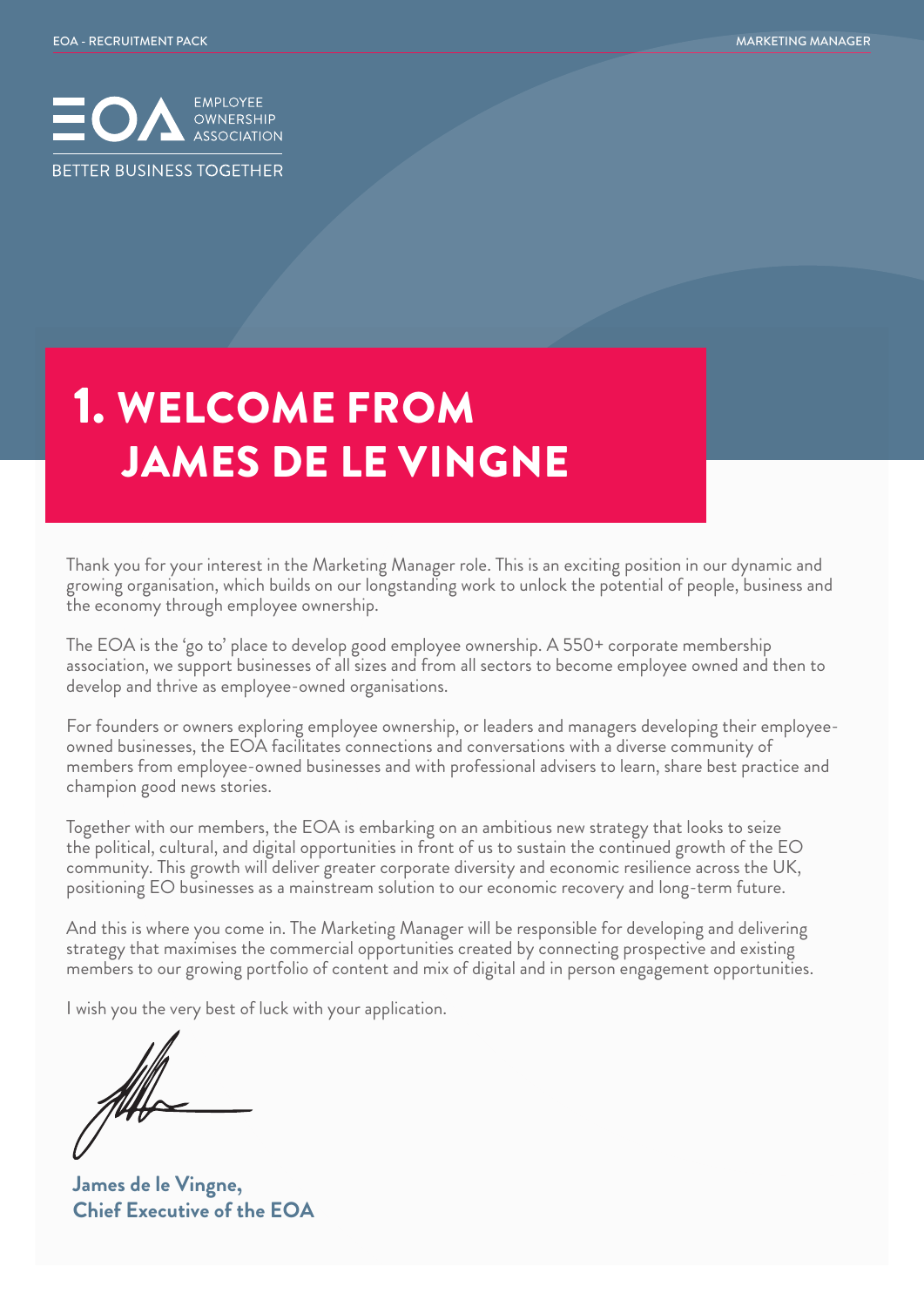

## 2. ROLE SUMMARY

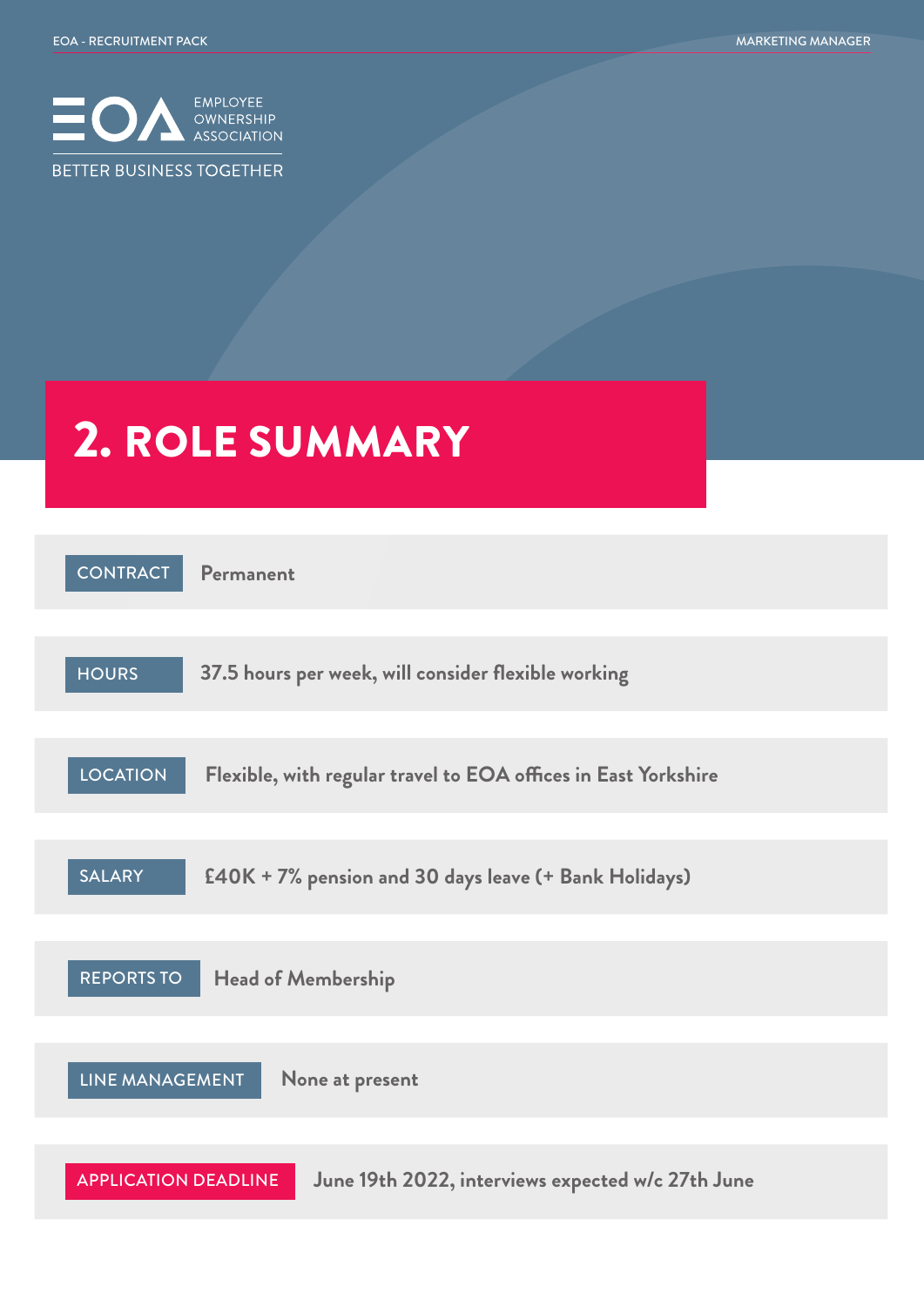**EMPLOYEE** OWNERSHIP **ASSOCIATION BETTER BUSINESS TOGETHER** 

## 3. EMPLOYEE **OWNERSHIP**

Evidence shows that employee ownership as a succession or growth plan, through offering employees a meaningful stake and a say, engages and empowers them to drive performance, while rooting sustainable, good jobs in regional economies.

Employee-owned businesses benefit from unlocking the potential of individuals and uniting them behind a common purpose, sharing both responsibility and reward. This in turn unlocks the potential of the business to be more innovative, more resilient, and increase productivity and performance.

The employee-owned business sector has seen unprecedented growth over the past three years, with more than 250 new employee-owned businesses in the UK in the 18 months from 2020 to June 2021. These businesses exist across a range of sectors including, manufacturing, construction, wholesale and retail, information and communications, health and social care, among others. The recent 30 per cent growth in the sector has been seen as a perfect storm of increased awareness, a sharper focus on succession brought about by the pandemic and - through the ESG agenda - greater focus on how people are impacted by business. In a recent survey, over 70 per cent of EO businesses saw EO as a socially responsible business model.

The sector is growing because it offers a succession solution that sustains the values, culture and ethos of the business, as well as employment for future generations. It makes businesses independent and able to make decisions and invest over the longer term, making them more resilient to shocks and challenges. It is also credited with supporting with recruitment and retention, making it well suited to the challenges of 21st century management. It currently contributes more than £30 billion to GDP, adding to the diversity of Britain's economy through offering a vibrant and different model for achieving business success. Last year, approximately 40,000 jobs were sustained or created by EOT businesses and 60 per cent of employeeowned businesses paid a dividend to their employee owners, despite 78 per cent of the sector feeling detrimental effects of the pandemic.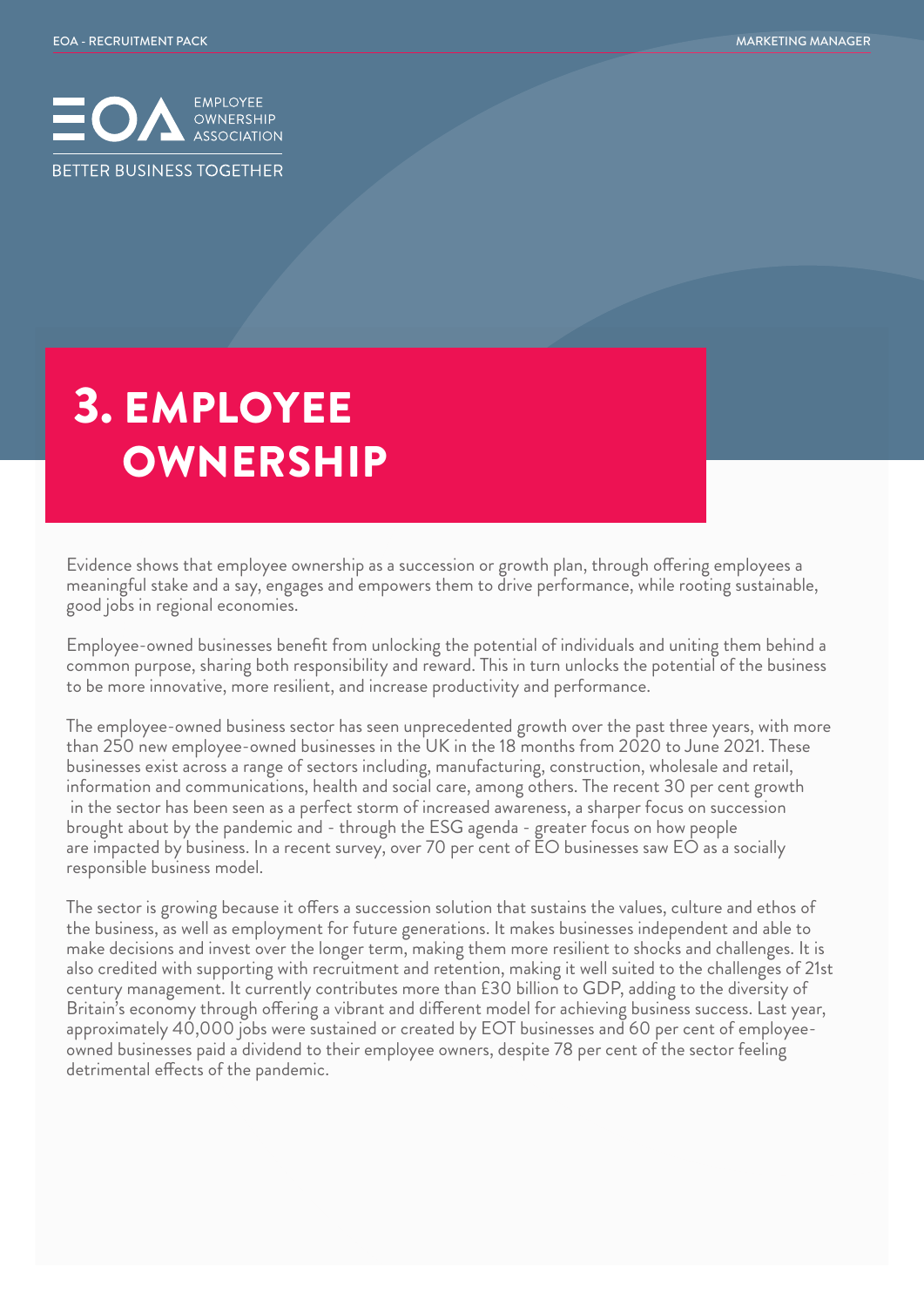

## 4. WHO WE ARE - THE EOA

As the 'go to' place for employee ownership in the UK, the purpose of the Employee Ownership Association is to unlock the potential of people, business and the economy through employee ownership. We are a responsible, inclusive and growing membership organisation with an insatiable appetite to:

- **• Realise the potential of employee ownership.**
- **• Deliver unrivalled value for our members and their employee owners.**
- **• Champion the benefits of employee ownership.**
- **• Grow the size of the sector.**

Most businesses that are moving into employee ownership or want to maximise the success of their employee-owned business are members of the Employee Ownership Association.

Now in our 43rd year, the EOA is a not for profit and politically independent organisation that works in close partnership and builds strategic relationships with its members to champion, promote and provide insight into the business case for employee ownership. Members benefit from unique learning, networking and trading opportunities across the network of diverse companies of all sizes and sectors.

- We support our members to explore, transition to, and develop as employee-owned businesses.
- We connect our members with learning and with each other to share best practice and support them to celebrate and champion their EO success stories.
- We represent the sector and campaign for the right policies and environment to grow and sustain employee-owned businesses.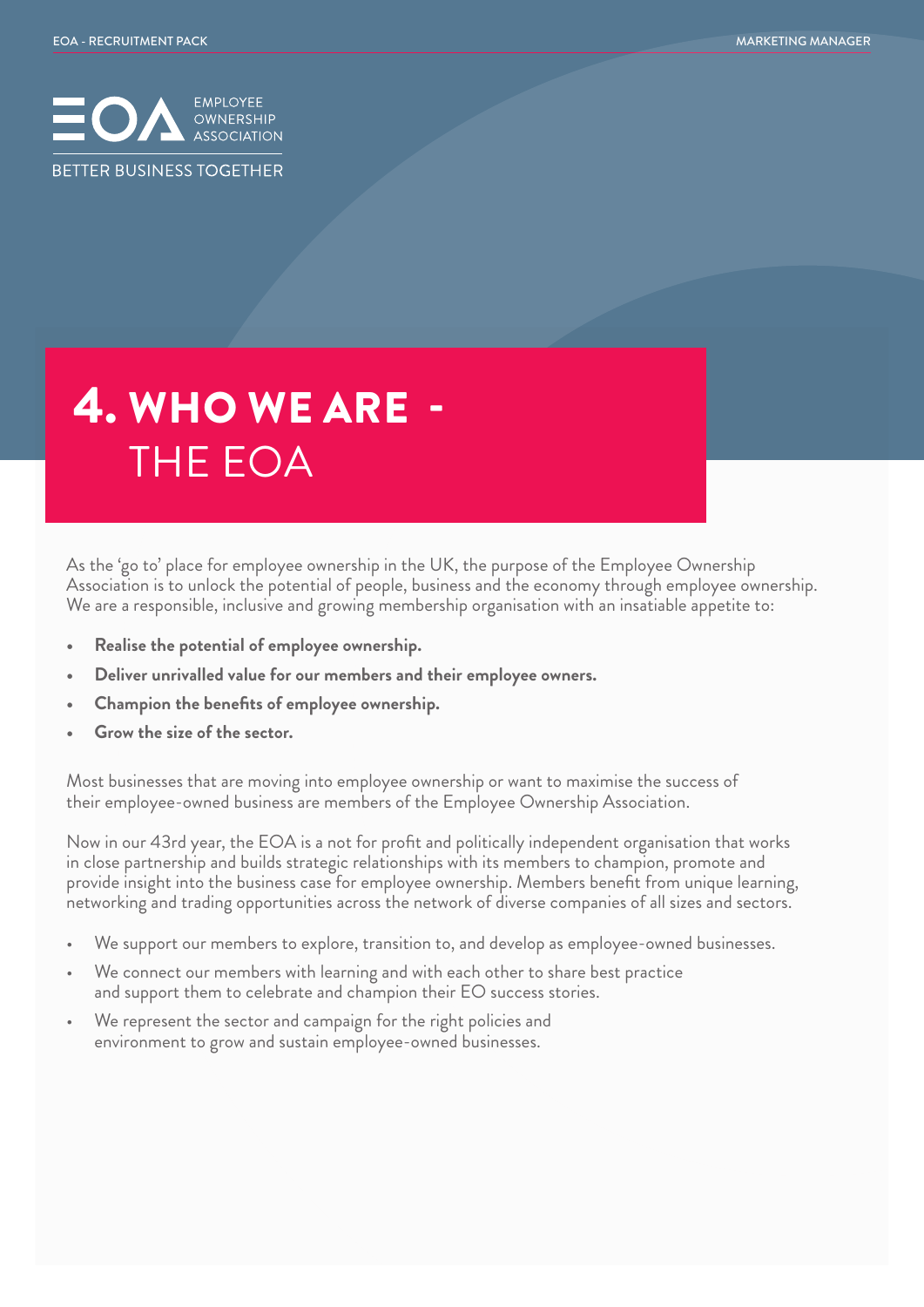

## 5. WHO WE ARE - OUR PEOPLE AND CULTURE

Modest in size but with big relationships, we are a team of ten staff based at a new HQ. Our stakeholders include the Board, President, Trustee Members, Membership Council, Specialist Advisors, and all of the member businesses as well as various member groups, prospective new members and the wider business community in general. The annual turnover of the Employee Ownership Association is £0.75 million.

In pursuit of our purpose to unlock the potential of people, businesses and the economy through employee ownership we are:



BOLD

We are growthminded and challenge conventional thinking to drive better business.



### INSPIRING

We evoke passion for and influence interest in Good EO.



## **COLLABORATIVE**

We nurture relationships and develop networks to achieve mutual goals.



### CARING

We make business personal and empower others to succeed.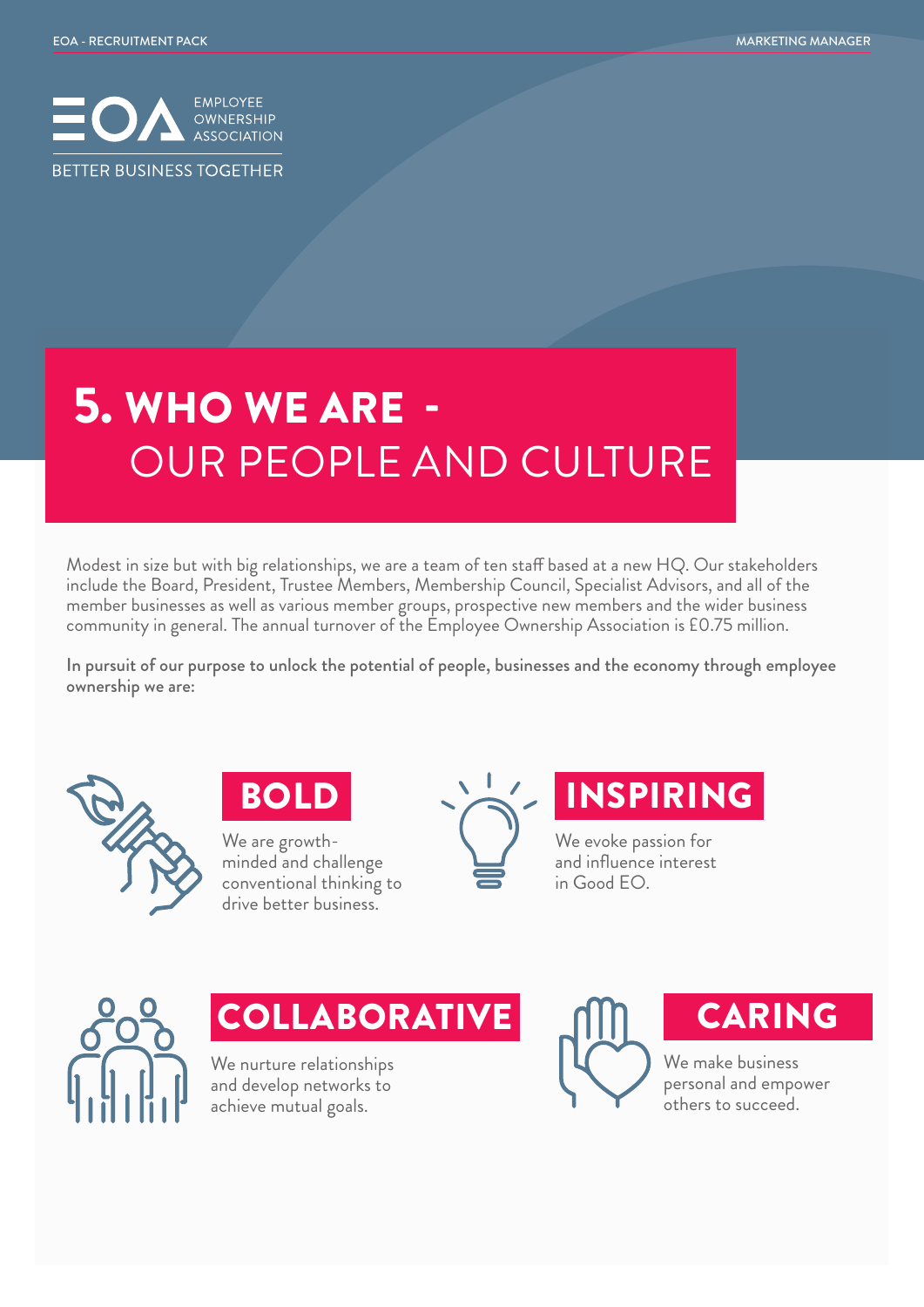

## 6. ROLE DETAILS

The EOA Marketing Manager will create and deliver a strategy that will help us to maximise commercial opportunities, develop our pipeline of members and help to retain current members, while making sure marketing activity stays aligned to the values of our purpose-led association.

We are looking for a target-oriented strategic marketeer who can help deliver on our new strategy to deepen our relationships with our members with scope to shift our B2B business model to a B2B2C one.

The Marketing Manager will work with the Membership Function, Events Manager, and Communications and Policy Function to best understand their needs of members and employee owners and how to reach them with the relevant parts of our proposition.

This will include working with the membership function to develop the insight, forecast trends and behaviours of employee-owned businesses at different stages of their evolution, to inform the promotion and sale of our services and products, our learning courses, as well as develop the attendance and engagement in our events and content.

You will optimise, develop and deliver our channels and tactics to reach members and stakeholder partners, as well as those we seek to influence through our public relations and public affairs strategy, coordinating the content created by other team members.

Your strategy will help us to best plan for a highly personalised digital first service as part of our planned transformation strategy, which will include a new digital member platform and CRM. It will build on our mapped 'moments of truth' for our members at different stages of their relationship with us.

As the role and the EOA develops you will spot, shape and support opportunities to sponsor EOA products, services, events, and channels as we deliver on the digital aspect of our transformation programme.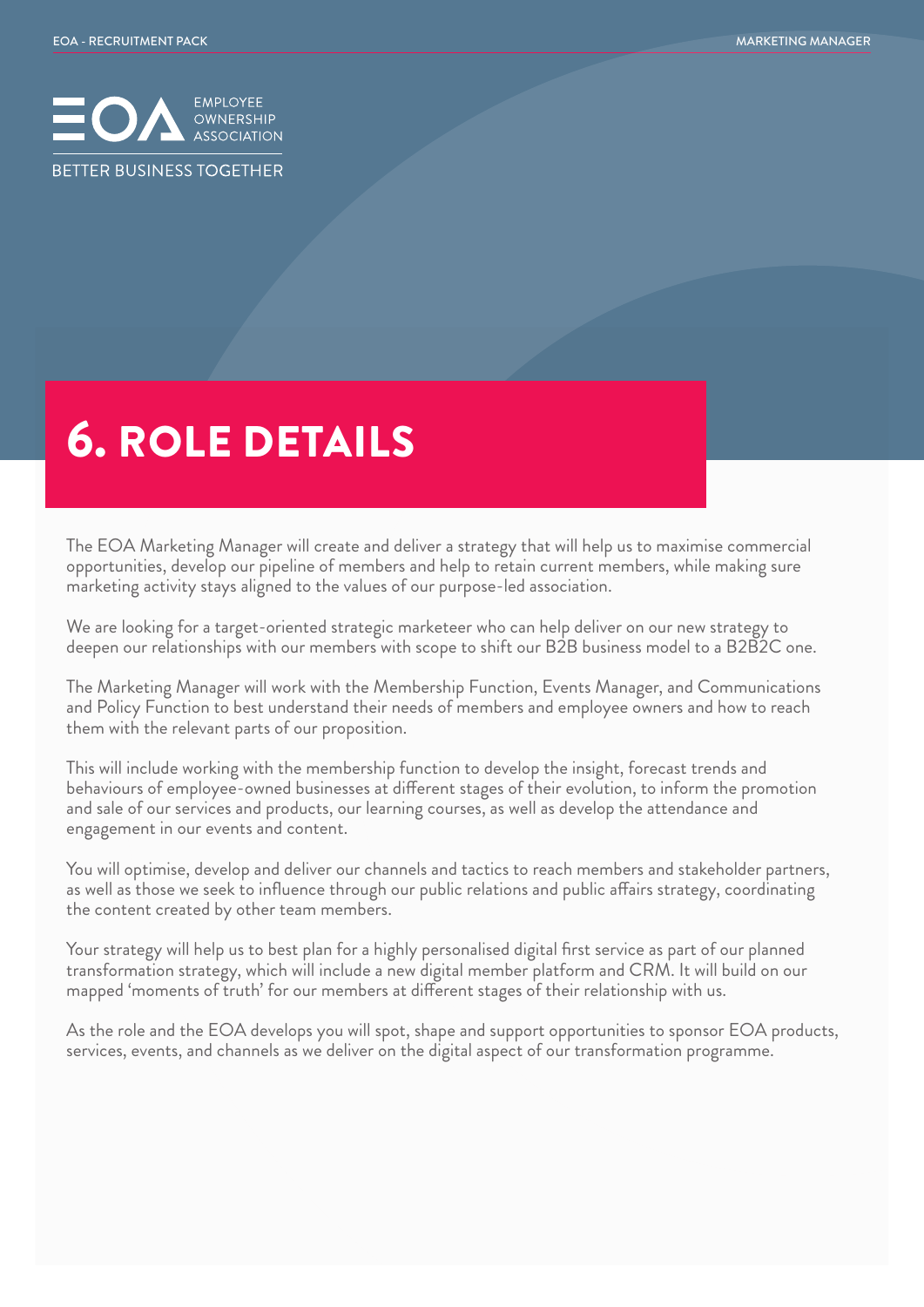

# 7. KEY ACTIVITIES

- **• Analysing and forecasting market trends relating to succession and employee ownership.**
- **• Generating new business leads.**
- **• Increasing brand awareness and market share.**
- **• Coordinating and delivering marketing strategies with the membership function, product manager, operations and finance team and corporate communications team.**
- **• Overseeing and delivering branded collateral, advertising, and promotional campaigns.**
- **• Evaluating and optimising marketing strategies and contributing to pricing strategies.**
- **• Managing and delivering marketing of all EOA events and learning courses to members and wider sector to engage them in activity and achieve target sales/attendance.**
- **• Marketing the annual conference to attract target sign up attendance and deliver marketing materials, audio visual requirements to support the event.**
- **• Work with the communications function to coordinate content across our channels and measurement the impact of those communications.**
- **• Preparing and presenting quarterly and annual reports to senior management.**
- **• Keeping informed of marketing strategies and trends.**
- **• Managing marketing budget and ensure expenditure is in line with budget.**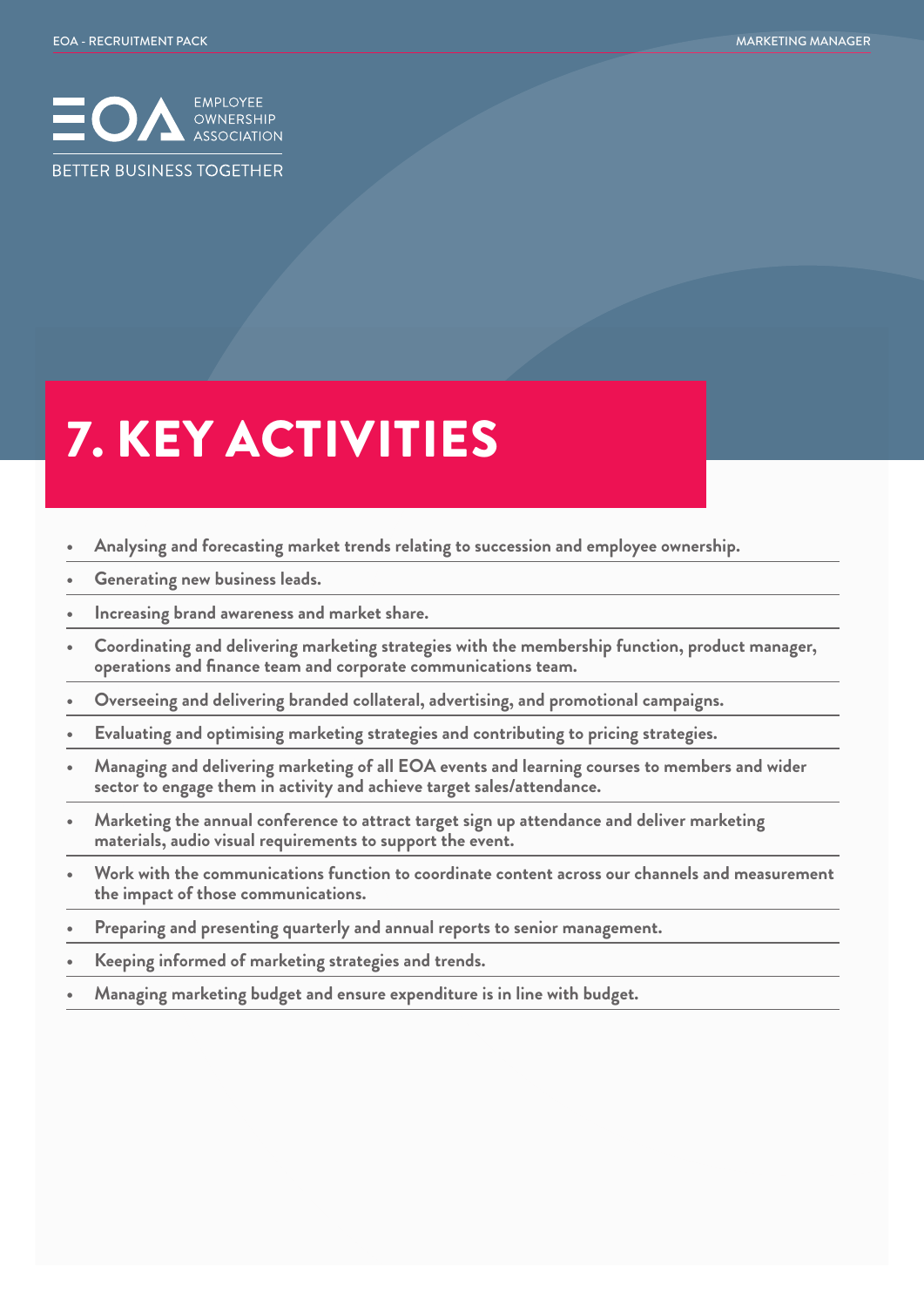

## 8. ABOUT YOU

To excel in this role, you will be comfortable collaborating with a wide range of stakeholders and confident using your reports and analysis to influence activity.

This role is essential for driving both engagement and sales performance. You will thrive on spotting issues and opportunities and developing solutions, involving others, and presenting your recommendations to senior leaders.

Ideally, you will be both purpose and results driven and able to plan well ahead to deliver marketing channels and insight to help drive activity.

#### KNOWLEDGE AND EXPERIENCE

- You will have 8+ years' experience in a marketing environment or are an experienced senior marketing executive ready for your step up to manager.
- Experience of working for a membership organisation, not for profit or charity is desirable, but not essential for the right candidate.
- You may have a degree in a marketing related subject, vocational qualification relating to marketing or evidence of some key projects that have delivered impressive results that demonstrate your marketing skills.
- Experience in leading key projects including managing budget and resources.
- Extensive knowledge of marketing strategies, channels, and branding.
- Demonstrable experience of managing website content, SEO, and web page design, using HTML, as well as experience of CSS and JavaScript being desirable but not essential.
- Demonstrable experience of managing social media channels including LinkedIn, Twitter, Facebook, and YouTube.
- Strong data manipulation and insight presentation skills and record keeping using Word, Excel, CRM, Mailchimp, Survey Monkey or equivalent.
- Exceptional analytical skills and experience of using channel monitoring tools including Google Analytics.
- Experience of creating and delivering regular insight and forecasting reports for decision makers.